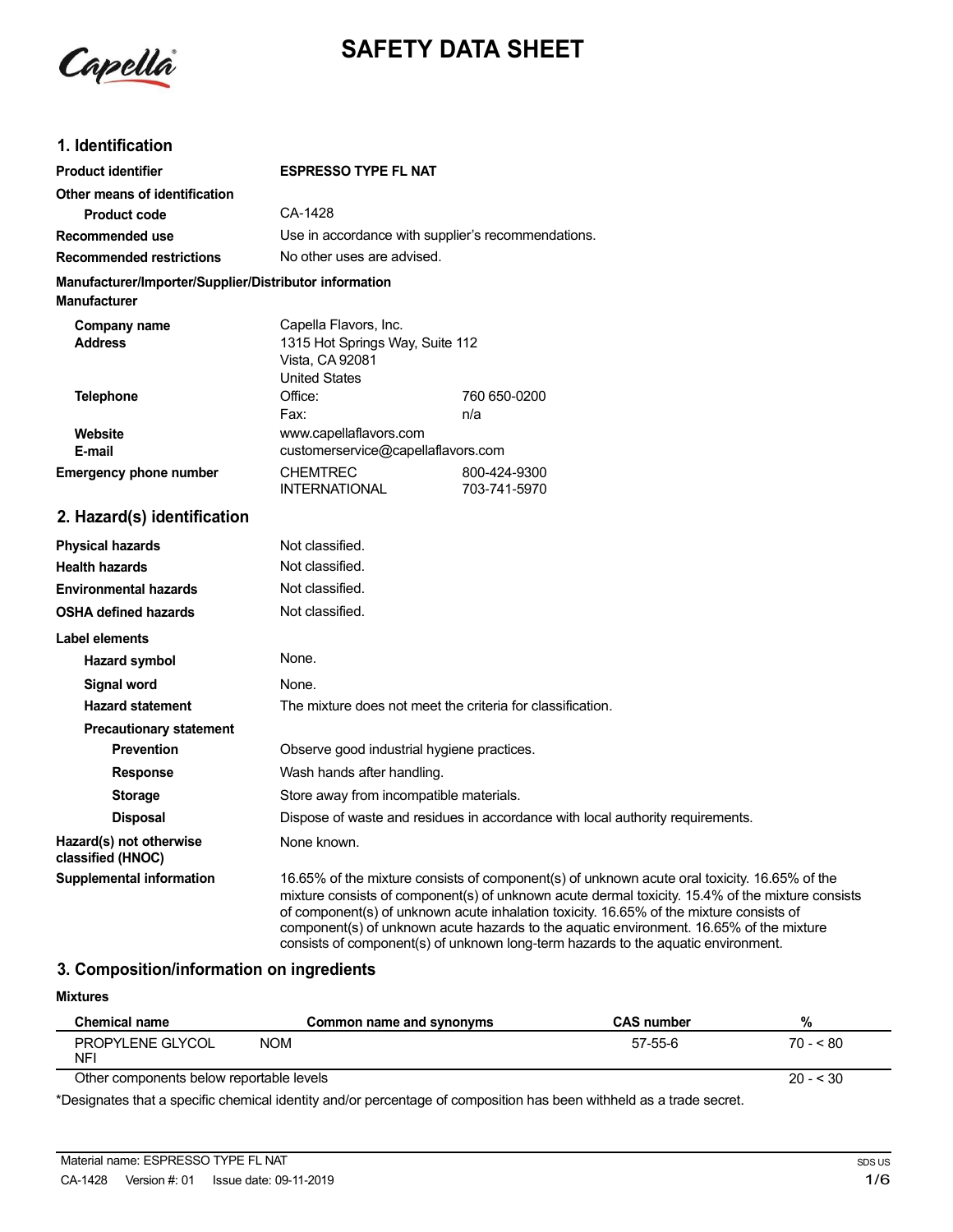### **4. First-aid measures**

| Inhalation                                                                   | Move to fresh air. Call a physician if symptoms develop or persist.                                                 |
|------------------------------------------------------------------------------|---------------------------------------------------------------------------------------------------------------------|
| <b>Skin contact</b>                                                          | Wash off with soap and water. Get medical attention if irritation develops and persists.                            |
| Eye contact                                                                  | Rinse with water. Get medical attention if irritation develops and persists.                                        |
| Ingestion                                                                    | Rinse mouth. Get medical attention if symptoms occur.                                                               |
| Most important<br>symptoms/effects, acute and<br>delayed                     | Direct contact with eyes may cause temporary irritation.                                                            |
| Indication of immediate<br>medical attention and special<br>treatment needed | Treat symptomatically.                                                                                              |
| <b>General information</b>                                                   | Ensure that medical personnel are aware of the material(s) involved, and take precautions to<br>protect themselves. |
| 5. Fire-fighting measures                                                    |                                                                                                                     |

| Suitable extinguishing media                                     | Alcohol resistant foam. Powder. Carbon dioxide (CO2).                                         |
|------------------------------------------------------------------|-----------------------------------------------------------------------------------------------|
| Unsuitable extinguishing<br>media                                | Do not use water jet as an extinguisher, as this will spread the fire.                        |
| Specific hazards arising from<br>the chemical                    | During fire, gases hazardous to health may be formed.                                         |
| Special protective equipment<br>and precautions for firefighters | Self-contained breathing apparatus and full protective clothing must be worn in case of fire. |
| <b>Fire fighting</b><br>equipment/instructions                   | Move containers from fire area if you can do so without risk.                                 |
| <b>Specific methods</b>                                          | Use standard firefighting procedures and consider the hazards of other involved materials.    |
| <b>General fire hazards</b>                                      | No unusual fire or explosion hazards noted.                                                   |
|                                                                  |                                                                                               |

## **6. Accidental release measures**

| Personal precautions,<br>protective equipment and<br>emergency procedures                                                                                                    | Keep unnecessary personnel away. For personal protection, see section 8 of the SDS.                                                                                                                                                               |
|------------------------------------------------------------------------------------------------------------------------------------------------------------------------------|---------------------------------------------------------------------------------------------------------------------------------------------------------------------------------------------------------------------------------------------------|
| Methods and materials for<br>containment and cleaning up                                                                                                                     | Use water spray to reduce vapors or divert vapor cloud drift.                                                                                                                                                                                     |
|                                                                                                                                                                              | Large Spills: Stop the flow of material, if this is without risk. Dike the spilled material, where this is<br>possible. Absorb in vermiculite, dry sand or earth and place into containers. Following product<br>recovery, flush area with water. |
|                                                                                                                                                                              | Small Spills: Wipe up with absorbent material (e.g. cloth, fleece). Clean surface thoroughly to<br>remove residual contamination.                                                                                                                 |
|                                                                                                                                                                              | Never return spills to original containers for re-use. For waste disposal, see section 13 of the SDS.                                                                                                                                             |
| <b>Environmental precautions</b>                                                                                                                                             | Avoid discharge into drains, water courses or onto the ground.                                                                                                                                                                                    |
| 7. Handling and storage                                                                                                                                                      |                                                                                                                                                                                                                                                   |
| Precautions for safe handling                                                                                                                                                | Avoid prolonged exposure. Observe good industrial hygiene practices.                                                                                                                                                                              |
| Store in tightly closed container. Store away from incompatible materials (see Section 10 of the<br>Conditions for safe storage,<br>SDS).<br>including any incompatibilities |                                                                                                                                                                                                                                                   |

## **8. Exposure controls/personal protection**

#### **Occupational exposure limits**

The following constituents are the only constituents of the product which have a PEL, TLV or other recommended exposure limit. At this time, the other constituents have no known exposure limits.

| US. Workplace Environmental Exposure Level (WEEL) Guides |                                                                             |                     |          |  |
|----------------------------------------------------------|-----------------------------------------------------------------------------|---------------------|----------|--|
| <b>Components</b>                                        | Type                                                                        | Value               | Form     |  |
| PROPYLENE GLYCOL<br>NOM NFI (CAS 57-55-6)                | TWA                                                                         | $10 \text{ ma/m}$ 3 | Aerosol. |  |
| المتحادث والمحادث فالتحميل والمتحدث والمتحاد والمتار     | All the book of the complete the first control from the theory district (A) |                     |          |  |

**Biological limit values**

No biological exposure limits noted for the ingredient(s).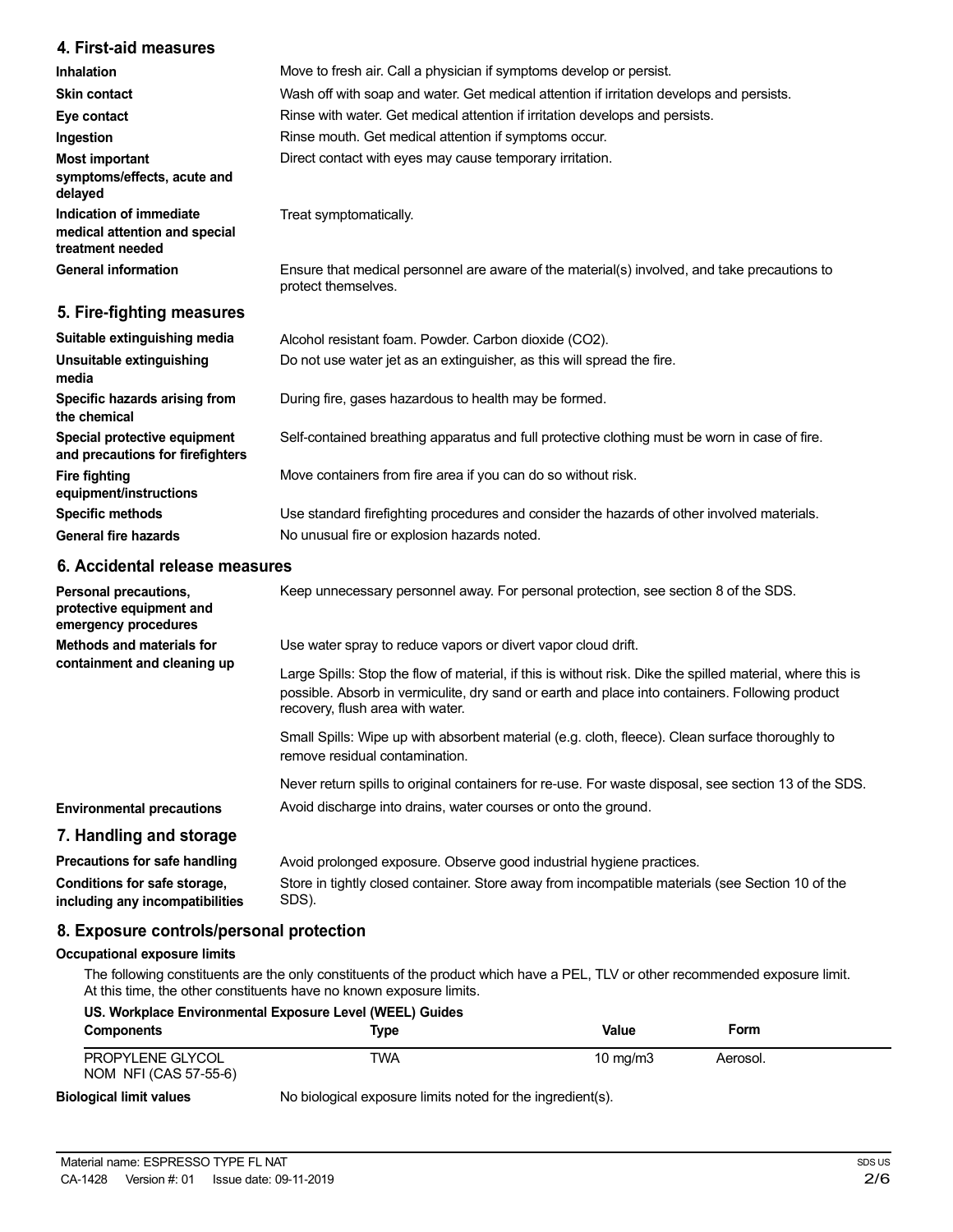| Appropriate engineering<br>controls | Good general ventilation should be used. Ventilation rates should be matched to conditions. If<br>applicable, use process enclosures, local exhaust ventilation, or other engineering controls to<br>maintain airborne levels below recommended exposure limits. If exposure limits have not been<br>established, maintain airborne levels to an acceptable level. |
|-------------------------------------|--------------------------------------------------------------------------------------------------------------------------------------------------------------------------------------------------------------------------------------------------------------------------------------------------------------------------------------------------------------------|
|                                     | Individual protection measures, such as personal protective equipment                                                                                                                                                                                                                                                                                              |
| Eye/face protection                 | Wear safety glasses with side shields (or goggles).                                                                                                                                                                                                                                                                                                                |
| <b>Skin protection</b>              |                                                                                                                                                                                                                                                                                                                                                                    |
| <b>Hand protection</b>              | Wear appropriate chemical resistant gloves.                                                                                                                                                                                                                                                                                                                        |
| <b>Other</b>                        | Wear suitable protective clothing.                                                                                                                                                                                                                                                                                                                                 |
| <b>Respiratory protection</b>       | In case of insufficient ventilation, wear suitable respiratory equipment.                                                                                                                                                                                                                                                                                          |
| <b>Thermal hazards</b>              | Wear appropriate thermal protective clothing, when necessary.                                                                                                                                                                                                                                                                                                      |
| General hygiene<br>considerations   | Always observe good personal hygiene measures, such as washing after handling the material<br>and before eating, drinking, and/or smoking. Routinely wash work clothing and protective<br>equipment to remove contaminants.                                                                                                                                        |

# **9. Physical and chemical properties**

| Appearance                                        |                                   |
|---------------------------------------------------|-----------------------------------|
| <b>Physical state</b>                             | Liquid.                           |
| Form                                              | Liquid.                           |
| Color                                             | Not available.                    |
| Odor                                              | Not available.                    |
| Odor threshold                                    | Not available.                    |
| рH                                                | Not available.                    |
| Melting point/freezing point                      | -74.2 °F (-59 °C) estimated       |
| Initial boiling point and boiling<br>range        | 370.76 °F (188.2 °C) estimated    |
| <b>Flash point</b>                                | > 200.0 °F (> 93.3 °C) Closed Cup |
| <b>Evaporation rate</b>                           | Not available.                    |
| Flammability (solid, gas)                         | Not applicable.                   |
| Upper/lower flammability or explosive limits      |                                   |
| <b>Flammability limit - lower</b><br>$(\%)$       | Not available.                    |
| Flammability limit - upper<br>(%)                 | Not available.                    |
| Explosive limit - lower (%)                       | Not available.                    |
| Explosive limit - upper (%)                       | Not available.                    |
| Vapor pressure                                    | 0.15 hPa estimated                |
| <b>Vapor density</b>                              | Not available.                    |
| <b>Relative density</b>                           | Not available.                    |
| Solubility(ies)                                   |                                   |
| Solubility (water)                                | Not available.                    |
| <b>Partition coefficient</b><br>(n-octanol/water) | Not available.                    |
| <b>Auto-ignition temperature</b>                  | 700 °F (371.11 °C) estimated      |
| <b>Decomposition temperature</b>                  | Not available.                    |
| <b>Viscosity</b>                                  | Not available.                    |
| <b>Other information</b>                          |                                   |
| <b>Explosive properties</b>                       | Not explosive.                    |
| <b>Flammability class</b>                         | Combustible IIIB estimated        |
| <b>Oxidizing properties</b>                       | Not oxidizing.                    |
| <b>Refractive index</b>                           | 1.3989 - 1.4289                   |
| <b>Specific gravity</b>                           | $1.03 - 1.06$                     |
|                                                   |                                   |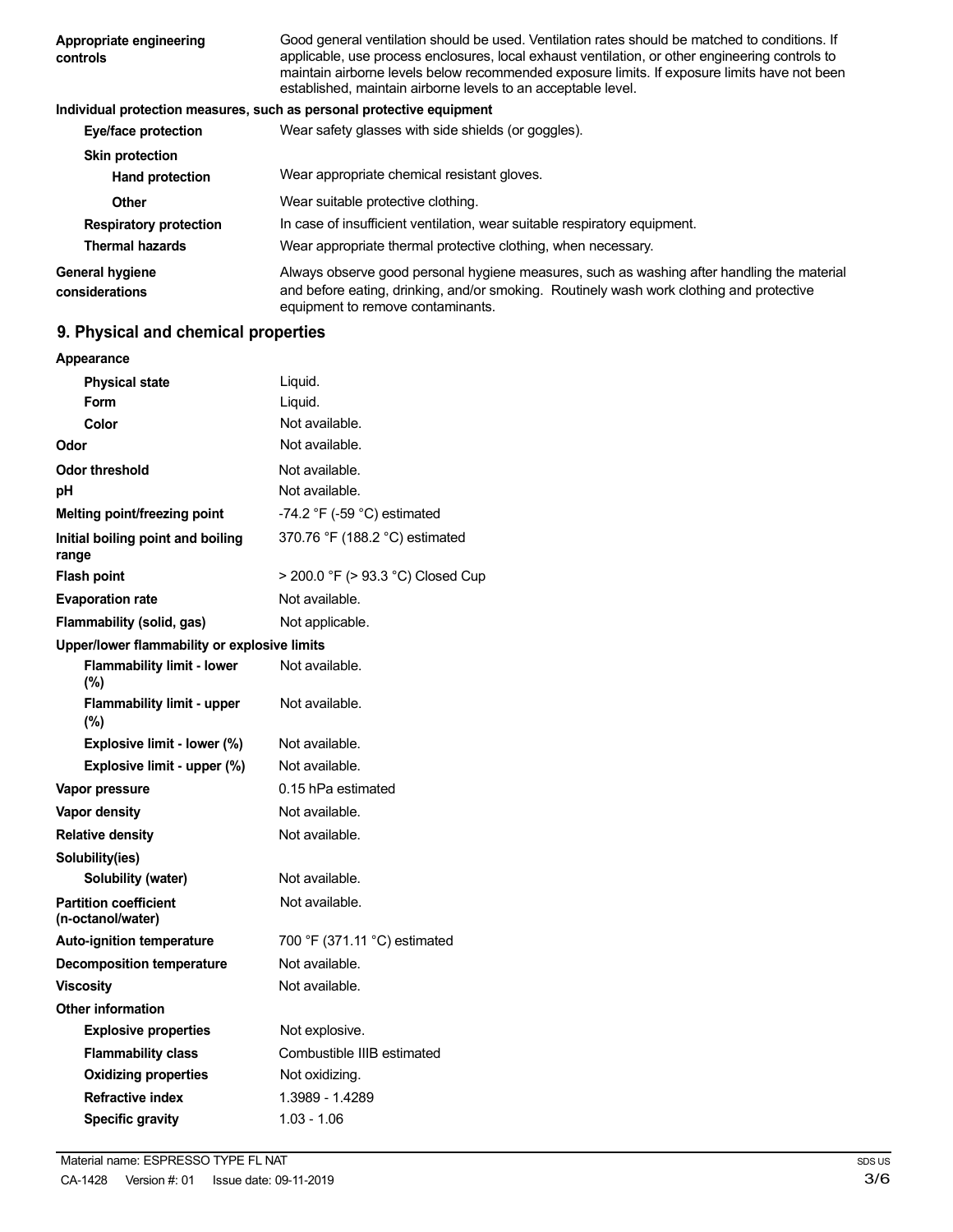# **10. Stability and reactivity**

| <b>Reactivity</b>                            | The product is stable and non-reactive under normal conditions of use, storage and transport.                                                                            |
|----------------------------------------------|--------------------------------------------------------------------------------------------------------------------------------------------------------------------------|
| <b>Chemical stability</b>                    | Material is stable under normal conditions.                                                                                                                              |
| <b>Possibility of hazardous</b><br>reactions | No dangerous reaction known under conditions of normal use.                                                                                                              |
| <b>Conditions to avoid</b>                   | Keep away from heat, hot surfaces, sparks, open flames and other ignition sources. Avoid<br>temperatures exceeding the flash point. Contact with incompatible materials. |
| Incompatible materials                       | Strong oxidizing agents.                                                                                                                                                 |
| <b>Hazardous decomposition</b><br>products   | No hazardous decomposition products are known.                                                                                                                           |

## **11. Toxicological information**

## **Information on likely routes of exposure**

| <b>Inhalation</b>                                                                                      | Prolonged inhalation may be harmful.                                                                                                                                                                  |
|--------------------------------------------------------------------------------------------------------|-------------------------------------------------------------------------------------------------------------------------------------------------------------------------------------------------------|
| <b>Skin contact</b>                                                                                    | No adverse effects due to skin contact are expected.                                                                                                                                                  |
| Eye contact                                                                                            | Direct contact with eyes may cause temporary irritation.                                                                                                                                              |
| Ingestion                                                                                              | Expected to be a low ingestion hazard.                                                                                                                                                                |
| Symptoms related to the<br>physical, chemical and<br>toxicological characteristics                     | Direct contact with eyes may cause temporary irritation.                                                                                                                                              |
| Information on toxicological effects                                                                   |                                                                                                                                                                                                       |
| <b>Acute toxicity</b>                                                                                  | Not known.                                                                                                                                                                                            |
| <b>Skin corrosion/irritation</b><br>Serious eye damage/eye<br>irritation                               | Prolonged skin contact may cause temporary irritation.<br>Direct contact with eyes may cause temporary irritation.                                                                                    |
| Respiratory or skin sensitization                                                                      |                                                                                                                                                                                                       |
| <b>Respiratory sensitization</b>                                                                       | Not a respiratory sensitizer.                                                                                                                                                                         |
| <b>Skin sensitization</b>                                                                              | This product is not expected to cause skin sensitization.                                                                                                                                             |
| Germ cell mutagenicity                                                                                 | No data available to indicate product or any components present at greater than 0.1% are<br>mutagenic or genotoxic.                                                                                   |
| Carcinogenicity                                                                                        | Not classifiable as to carcinogenicity to humans.                                                                                                                                                     |
| IARC Monographs. Overall Evaluation of Carcinogenicity<br>Not listed.<br>Not regulated.<br>Not listed. | OSHA Specifically Regulated Substances (29 CFR 1910.1001-1052)<br>US. National Toxicology Program (NTP) Report on Carcinogens                                                                         |
| <b>Reproductive toxicity</b>                                                                           | This product is not expected to cause reproductive or developmental effects.                                                                                                                          |
| Specific target organ toxicity -<br>single exposure                                                    | Not classified.                                                                                                                                                                                       |
| Specific target organ toxicity -<br>repeated exposure                                                  | Not classified.                                                                                                                                                                                       |
| <b>Aspiration hazard</b>                                                                               | Not an aspiration hazard.                                                                                                                                                                             |
| <b>Chronic effects</b>                                                                                 | Prolonged inhalation may be harmful.                                                                                                                                                                  |
| 12. Ecological information                                                                             |                                                                                                                                                                                                       |
| <b>Ecotoxicity</b>                                                                                     | The product is not classified as environmentally hazardous. However, this does not exclude the<br>possibility that large or frequent spills can have a harmful or damaging effect on the environment. |
| Persistence and degradability                                                                          | No data is available on the degradability of any ingredients in the mixture.                                                                                                                          |
| <b>Bioaccumulative potential</b>                                                                       |                                                                                                                                                                                                       |
| Partition coefficient n-octanol / water (log Kow)<br>PROPYLENE GLYCOL                                  | $-0.92$<br>NOM NFI                                                                                                                                                                                    |
| <b>Mobility in soil</b>                                                                                | No data available.                                                                                                                                                                                    |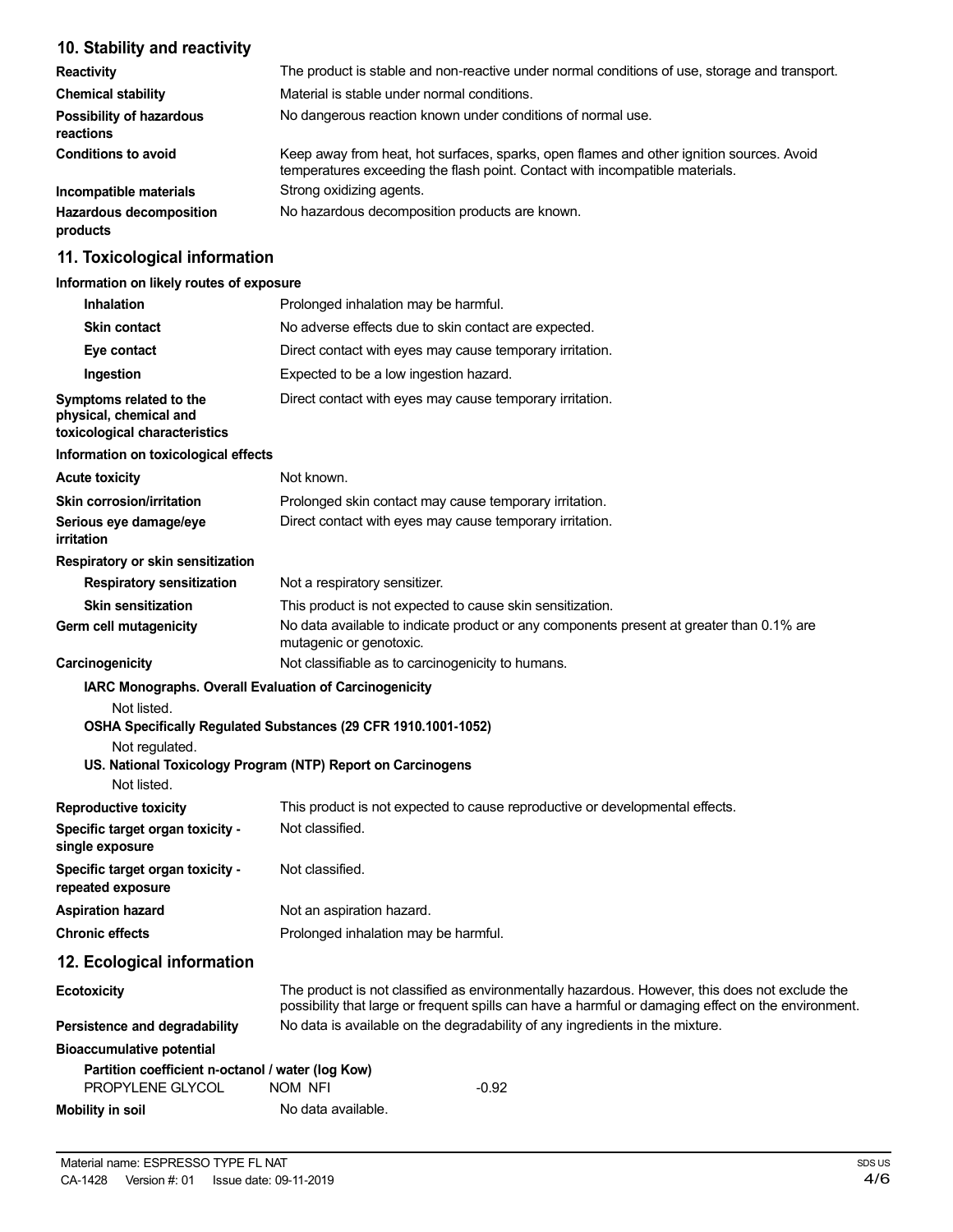| Other adverse effects                                                          | No other adverse environmental effects (e.g. ozone depletion, photochemical ozone creation<br>potential, endocrine disruption, global warming potential) are expected from this component.                             |
|--------------------------------------------------------------------------------|------------------------------------------------------------------------------------------------------------------------------------------------------------------------------------------------------------------------|
| 13. Disposal considerations                                                    |                                                                                                                                                                                                                        |
| <b>Disposal instructions</b>                                                   | Collect and reclaim or dispose in sealed containers at licensed waste disposal site.                                                                                                                                   |
| Local disposal regulations                                                     | Dispose in accordance with all applicable regulations.                                                                                                                                                                 |
| Hazardous waste code                                                           | The waste code should be assigned in discussion between the user, the producer and the waste<br>disposal company.                                                                                                      |
| Waste from residues / unused<br>products                                       | Dispose of in accordance with local regulations. Empty containers or liners may retain some<br>product residues. This material and its container must be disposed of in a safe manner (see:<br>Disposal instructions). |
| <b>Contaminated packaging</b>                                                  | Since emptied containers may retain product residue, follow label warnings even after container is<br>emptied. Empty containers should be taken to an approved waste handling site for recycling or<br>disposal.       |
| 14. Transport information                                                      |                                                                                                                                                                                                                        |
| <b>DOT</b>                                                                     |                                                                                                                                                                                                                        |
| Not regulated as dangerous goods.                                              |                                                                                                                                                                                                                        |
| <b>IATA</b>                                                                    |                                                                                                                                                                                                                        |
| Not regulated as dangerous goods.                                              |                                                                                                                                                                                                                        |
| <b>IMDG</b>                                                                    |                                                                                                                                                                                                                        |
| Not regulated as dangerous goods.                                              |                                                                                                                                                                                                                        |
| Transport in bulk according to<br>Annex II of MARPOL 73/78 and<br>the IBC Code | Not established.                                                                                                                                                                                                       |
| 15. Regulatory information                                                     |                                                                                                                                                                                                                        |

#### **US federal regulations**

This product is not known to be a "Hazardous Chemical" as defined by the OSHA Hazard Communication Standard, 29 CFR 1910.1200.

#### **Toxic Substances Control Act (TSCA)**

**TSCA Section 12(b) Export Notification (40 CFR 707, Subpt. D)**

Not regulated.

#### **CERCLA Hazardous Substance List (40 CFR 302.4)**

Not listed.

#### **SARA 304 Emergency release notification**

Not regulated.

#### **OSHA Specifically Regulated Substances (29 CFR 1910.1001-1052)**

Not regulated.

#### **Superfund Amendments and Reauthorization Act of 1986 (SARA)**

### **SARA 302 Extremely hazardous substance**

Not listed.

**SARA 311/312 Hazardous** No (Exempt) **chemical**

# **SARA 313 (TRI reporting)**

Not regulated.

#### **Other federal regulations**

#### **Clean Air Act (CAA) Section 112 Hazardous Air Pollutants (HAPs) List**

Not regulated.

**Clean Air Act (CAA) Section 112(r) Accidental Release Prevention (40 CFR 68.130)**

Not regulated.

**Safe Drinking Water Act** Not regulated.

# **(SDWA)**

# **US state regulations**

### **California Proposition 65**

California Safe Drinking Water and Toxic Enforcement Act of 1986 (Proposition 65): This material is not known to contain any chemicals currently listed as carcinogens or reproductive toxins. For more information go to www.P65Warnings.ca.gov.